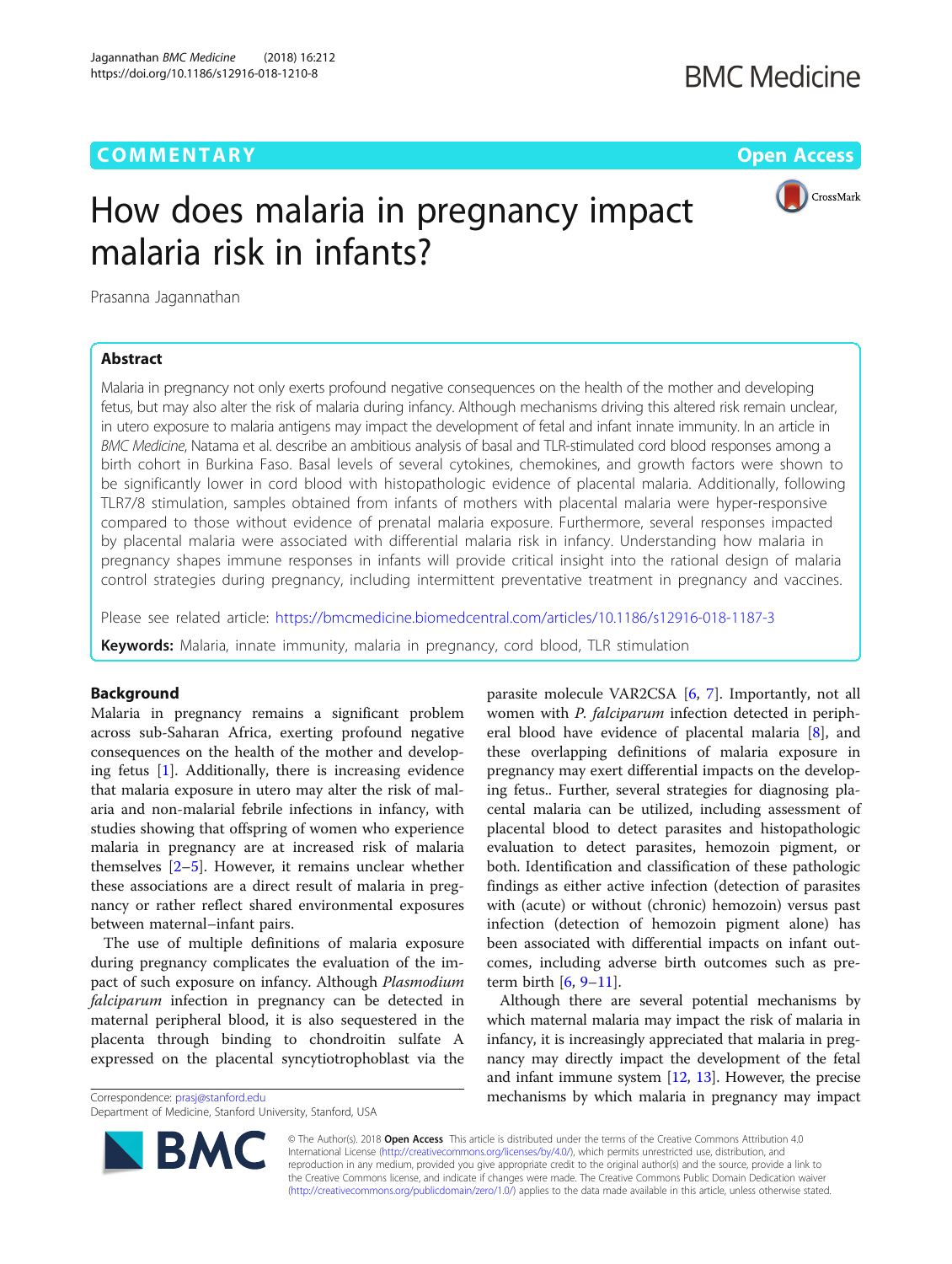the risk of malaria in infancy remain elusive. Furthermore, it remains unclear whether alterations in fetal and infant immunity induced by malaria in pregnancy are then causally responsible for alterations in malaria risk in infants.

## Impact of malaria in pregnancy on innate immune responsivity in infants

Several studies have investigated the effect of malaria in pregnancy on innate immune responses in the neonate, particularly focusing on the activation of antigen presenting cells following stimulation with toll like receptor (TLR) ligands [\[14](#page-2-0)–[16\]](#page-2-0). These studies have tested the hypothesis that in utero malaria antigen exposure may drive abnormal antigen presenting cell activation, leading to parasite-specific tolerance and an increased risk of infection in infants. Stimulation with polyinosinic-polycytidylic acid (TLR3), LPS (TLR4), and/or CpG oligonucleotide type A (TLR9) has been associated with altered cytokine production in whole cord blood [\[16](#page-2-0)] or cord blood mononuclear cells [\[14](#page-2-0), [15](#page-2-0)] isolated from infants born to mothers exposed to malaria in pregnancy. Furthermore, increased cord blood production of IL-10 after TLR3 or TLR7/8 (resiquimod) stimulation was associated with an increased risk of P. fal*ciparum* infection during infancy  $[16]$  $[16]$ , suggesting clinical consequences of differential TLR signaling at birth. However, these studies were limited by the panel of cytokines tested, as well as by the varying (and non-specific) definitions of malaria exposure in pregnancy.

Natama et al. [\[17\]](#page-2-0) undertook an ambitious analysis of cord blood innate cell responsivity to TLR stimulation among a well-characterized birth cohort in a highly malaria endemic setting in Burkina Faso, posing two overarching questions. Firstly, what impact do different manifestations of malaria in pregnancy have on a broad panel of cytokines, chemokines, and growth factors measured at birth, both at baseline and following TLR-stimulation? Secondly, is basal or TLR-stimulated cytokine production at birth associated with protection from malaria in infancy? The study involved cord blood obtained from 313 maternal–infant pairs enrolled in a clinical trial in Burkina Faso assessing novel interventions to prevent malaria in pregnancy [[18\]](#page-2-0). In this trial, pregnant women were enrolled and followed by both active and passive surveillance for malaria infection during pregnancy; at delivery, placental tissue was examined for histopathologic evidence of placental malaria as defined above. Infants born to these mothers were followed through 1 year of age. Natama et al. [\[17\]](#page-2-0) assayed a panel of 30 cytokines, chemokines, and growth factors in whole cord blood supernatants by Luminex following stimulation with TLR3, 7/8, and 9 agonists, or unstimulated controls. The authors first looked for associations between malaria exposure in pregnancy and these immune features, and then evaluated whether basal or TLR-stimulated immune profiles at birth were associated with differential malaria

risk in the first year of life. Basal levels of several immune features, including cytokines (e.g., IFN-α, IL-1β, IL-1RA, TNF, IFN-γ, IL-10), chemokines (e.g., MIP-1α, Rantes), and growth factors (e.g., G-CSF, GM-CSF, FGF), were found to be significantly lower in samples with evidence of malaria in pregnancy than in those that were unexposed. However, cord blood samples obtained from infants with evidence of 'past' placental malaria showed increased responsivity to TLR7/8 stimulation.

One potential explanation for these results is the possibility of differential admixture of cells in cord blood from infants exposed to malaria in utero, though cord blood cellular populations were not measured in this study. Indeed, malaria in pregnancy has been associated with increased myeloid dendritic cells in cord blood [\[19,](#page-2-0) [20\]](#page-2-0) and malaria pigment in the placenta has also been associated with 'partial maturation' of cord blood myeloid and plasmacytoid dendritic cells [\[15\]](#page-2-0). However, an alternative explanation is that malaria exposure in pregnancy may alter innate cell responsivity, including the possibility that malaria exposure may induce 'trained' innate immunity, as has recently been suggested [\[21\]](#page-2-0), though this remains to be determined.

Importantly, the authors found that several immunologic features impacted by placental malaria exposure were also associated with differential malaria risk in infancy. For example, higher concentrations of GM-CSF and eotaxin following TLR7/8 stimulation, of IL-1β following TLR9 stimulation, and of IL-7 following IL-3 stimulation, were associated with an increased hazard of malaria in the first year of life. In contrast, a higher concentration of IP-10 following TLR3 or TLR9 stimulation was associated with a lower hazard of malaria. Taken together, these data suggest that placental malaria may influence cord blood responsivity, and that these alterations may impact the subsequent risk of malaria early in life.

### Conclusion

Malaria during pregnancy may lead to significant and long-lasting effects on the infant, including a predisposition to a greater risk of malaria in early life. By finding that placental malaria may impact innate immune responsivity in infants, and that these alterations may be associated with differential malaria risk in infants, Natama et al. [[17](#page-2-0)] suggest a potential mechanism for this epidemiologic association. Future studies will need to evaluate whether (and how) malaria in pregnancy may perturb innate cellular populations, including whether placental malaria may drive intrinsic changes within these cells. Furthermore, mechanistic studies should attempt to determine whether these immunologic correlates are causally responsible for the associations observed. An improved understanding of how malaria in pregnancy shapes immune responses in infants may provide important insights into the rational design and development of malaria control strategies in pregnancy.